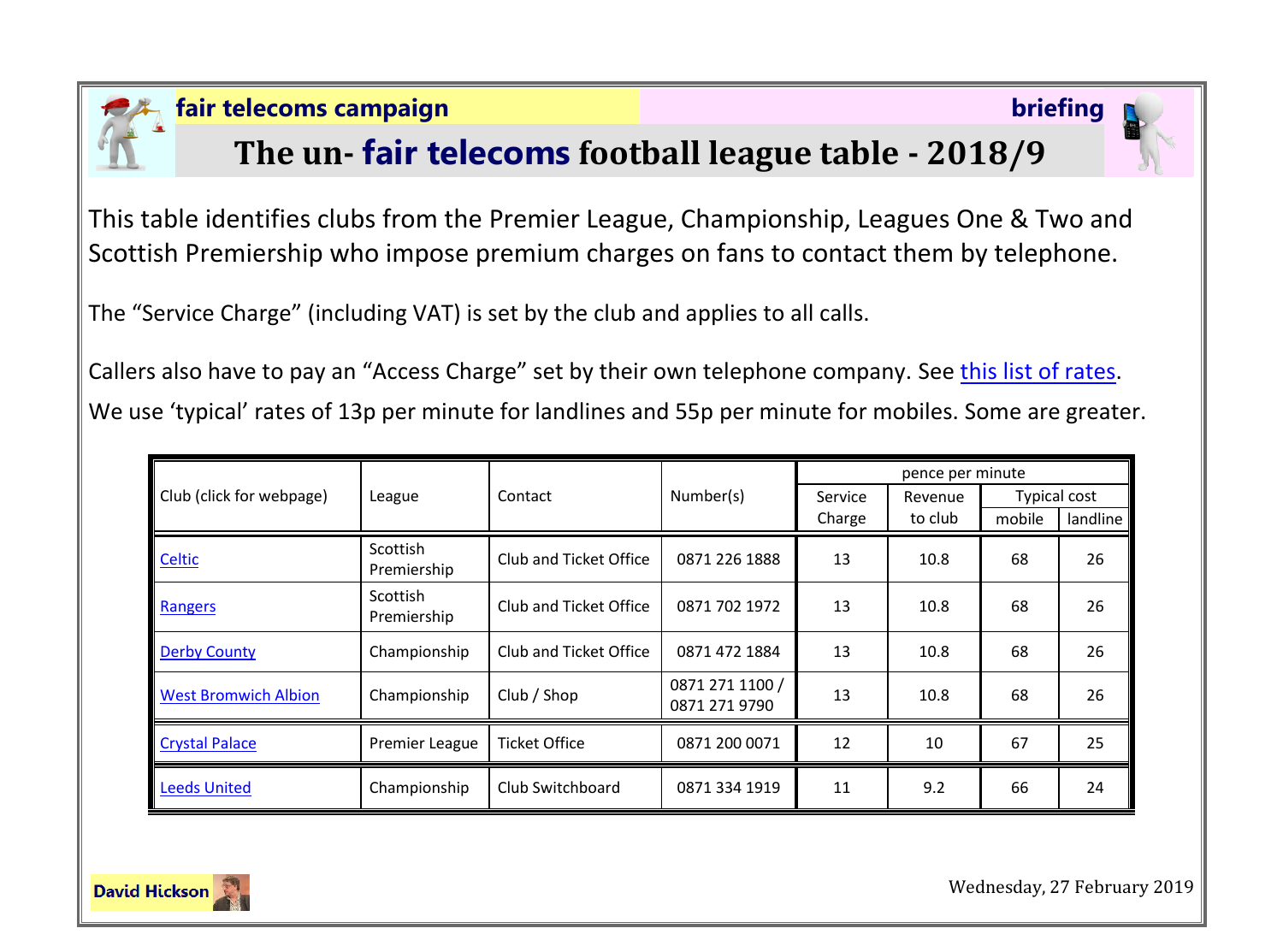

### **fair telecoms campaign briefing**



# **The un- fair telecoms football league table - 2018/9**

| Club (click for webpage)        | League                  | Contact                | Number(s)                        | pence per minute  |                    |                     |          |
|---------------------------------|-------------------------|------------------------|----------------------------------|-------------------|--------------------|---------------------|----------|
|                                 |                         |                        |                                  | Service<br>Charge | Revenue<br>to club | <b>Typical cost</b> |          |
|                                 |                         |                        |                                  |                   |                    | mobile              | landline |
| <b>Fulham</b>                   | <b>Premier League</b>   | Club Switchboard       | 0843 208 1222                    | $\overline{7}$    | 5.8                | 62                  | 20       |
| <b>Bolton Wanderers</b>         | Championship            | Club and Ticket Office | 0844 871 2932                    | $\overline{7}$    | 5.8                | 62                  | 20       |
| Rochdale                        | League One              | Club and Ticket Office | 0844 826 1907                    | $\overline{7}$    | 5.8                | 62                  | 20       |
| <b>Brighton and Hove Albion</b> | Premier League          | <b>Ticket Office</b>   | 0844 327 1901                    | $\overline{7}$    | 5.8                | 62                  | 20       |
| <b>Burnley</b>                  | Premier League          | <b>Ticket Office</b>   | 0844 807 1882                    | $\overline{7}$    | 5.8                | 62                  | 20       |
| Hibernian                       | Scottish<br>Premiership | <b>Ticket Office</b>   | 0844 844 1875                    | $\overline{7}$    | 5.8                | 62                  | 20       |
| <b>Millwall</b>                 | Championship            | <b>Ticket Office</b>   | 0844 826 2004                    | $\overline{7}$    | 5.8                | 62                  | 20       |
| <b>Queens Park Rangers</b>      | Championship            | <b>Ticket Office</b>   | 0844 477 7007                    | $\overline{7}$    | 5.8                | 62                  | 20       |
| <b>Peterborough United</b>      | League One              | <b>Ticket Office</b>   | 0844 847 1934                    | $\overline{7}$    | 5.8                | 62                  | 20       |
| <b>Southend United</b>          | League One              | <b>Ticket Office</b>   | 0844 477 0077                    | $\overline{7}$    | 5.8                | 62                  | 20       |
| <b>Coventry City</b>            | League One              | <b>Ticket Office</b>   | 0844 453 9134                    | $\overline{7}$    | 5.8                | 62                  | 20       |
| <b>Carlisle United</b>          | League Two              | <b>Ticket Office</b>   | 0844 371 1921                    | $\overline{7}$    | 5.8                | 62                  | 20       |
| Southampton                     | Premier League          | Club / Shop            | 0845 688 9448 /<br>0845 688 9433 | 3                 | 2.5                | 58                  | 16       |



Wednesday, 27 February 2019